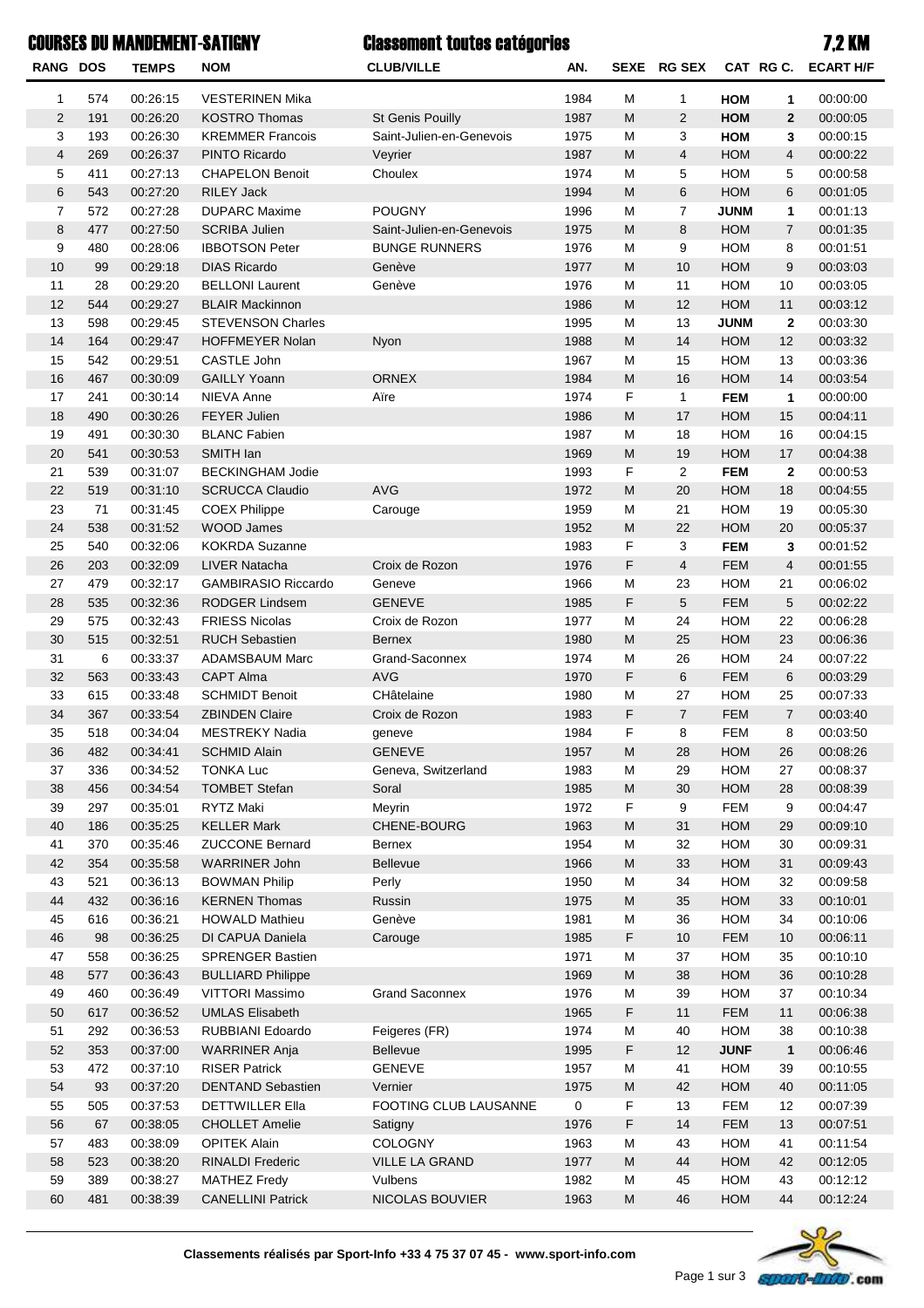|            |            | <b>COURSES DU MANDEMENT-SATIGNY</b> |                                              | <b>Classement toutes catégories</b> |              |           |             |                          |                | 7.2 KM               |
|------------|------------|-------------------------------------|----------------------------------------------|-------------------------------------|--------------|-----------|-------------|--------------------------|----------------|----------------------|
| RANG DOS   |            | <b>TEMPS</b>                        | <b>NOM</b>                                   | <b>CLUB/VILLE</b>                   | AN.          |           | SEXE RG SEX |                          | CAT RGC.       | <b>ECART H/F</b>     |
| 61         | 573        | 00:38:39                            | <b>SCHWAB Philippe</b>                       | Satigny                             | 1961         | M         | 47          | <b>HOM</b>               | 45             | 00:12:24             |
| 62         | 64         | 00:38:47                            | <b>CHIARI Maelle</b>                         | Lausanne                            | 1996         | F         | 15          | <b>JUNF</b>              | $\overline{2}$ | 00:08:33             |
| 63         | 289        | 00:38:51                            | <b>RIONDET Christophe</b>                    | Satigny                             | 1971         | M         | 48          | <b>HOM</b>               | 46             | 00:12:36             |
| 64         | 517        | 00:38:52                            | <b>MENETREY Robin</b>                        | Satigny                             | 2002         | M         | 49          | <b>ECAM</b>              | $\mathbf{1}$   | 00:12:37             |
| 65         | 516        | 00:38:54                            | <b>MENETREY Gilles</b>                       | Satigny                             | 1969         | M         | 50          | <b>HOM</b>               | 47             | 00:12:39             |
| 66         | 608        | 00:39:03                            | FRACASSO Toni                                |                                     | 1975         | M         | 51          | <b>HOM</b>               | 48             | 00:12:48             |
| 67         | 510        | 00:39:45                            | FISCHER Sandy                                | Aire-la-Ville                       | 1978         | F         | 16          | <b>FEM</b>               | 14             | 00:09:31             |
| 68         | 291        | 00:39:59                            | <b>ROTTET Maryse</b>                         | <b>Bernex</b>                       | 1966         | F         | 17          | <b>FEM</b>               | 15             | 00:09:45             |
| 69         | 9          | 00:40:07                            | <b>ALVARADO Iris</b>                         | Genève                              | 1971         | F         | 18          | <b>FEM</b>               | 16             | 00:09:53             |
| 70         | 91         | 00:40:35                            | DELLO BUONO Silvio                           | Le Lignon                           | 1967         | M         | 52          | <b>HOM</b>               | 49             | 00:14:20             |
| 71         | 509        | 00:40:58                            | ZUFFEREY Linda                               | <b>GENEVE</b>                       | 1985         | F         | 19          | <b>FEM</b>               | 17             | 00:10:44             |
| 72         | 19         | 00:41:15                            | <b>BAPTISTA Marcio</b>                       | genve                               | 1982         | M         | 53          | <b>HOM</b>               | 50             | 00:15:00             |
| 73         | 392        | 00:41:16                            | SANCHEZ IDROBO Natalia                       | <b>GRAND-LANCY</b>                  | 1984         | F         | 20          | <b>FEM</b>               | 18             | 00:11:02             |
| 74         | 533        | 00:41:35                            | <b>EKSTRAND Henrik</b>                       | <b>Chene-Bougeries</b>              | 1982         | M         | 54          | <b>HOM</b>               | 51             | 00:15:20             |
| 75         | 137        | 00:41:40                            | <b>GAREY Nathalie</b>                        | La Rippe                            | 1972         | F         | 21          | <b>FEM</b>               | 19             | 00:11:26             |
| 76         | 281        | 00:41:44                            | RATTAZZI Katia                               | Vevey                               | 1972         | F         | 22          | <b>FEM</b>               | 20             | 00:11:30             |
| 77         | 355        | 00:41:56                            | <b>HILTPOLD Veronique</b>                    |                                     | 1973         | F         | 23          | <b>FEM</b>               | 21             | 00:11:42             |
| 78         | 387        | 00:42:27                            | <b>JAQUES Fabrice</b>                        | Satigny                             | 1967         | M         | 55          | <b>HOM</b>               | 52             | 00:16:12             |
| 79         | 532        | 00:42:29                            | <b>EKSTRAND CLEMENT Ingri</b>                | geneve                              | 1980         | F         | 24          | <b>FEM</b>               | 22             | 00:12:15             |
| 80         | 244        | 00:42:36                            | <b>OLSEN Nathalie</b>                        | Genève                              | 1963         | F         | 25          | <b>FEM</b>               | 23             | 00:12:22             |
| 81         | 356        | 00:42:37                            | <b>WEIBEL Vanessa</b>                        | Hermance                            | 1984         | F         | 26          | <b>FEM</b>               | 24             | 00:12:23             |
| 82         | 478        | 00:43:16                            | <b>BUHLER Valerie</b>                        | Satigny                             | 1980         | F         | 27          | <b>FEM</b>               | 25             | 00:13:02             |
| 83         | 362        | 00:43:33                            | <b>WINKLER Carole</b>                        | Genève                              | 1964         | F         | 28          | <b>FEM</b>               | 26             | 00:13:19             |
| 84         | 44         | 00:43:46                            | <b>BRIXNER Marc</b>                          | Genève                              | 1988         | M         | 56          | <b>HOM</b>               | 53             | 00:17:31             |
| 85         | 314        | 00:43:46                            | SOLDINI Gabriela                             | Genève                              | 1952         | F         | 29          | <b>FEM</b>               | 27             | 00:13:32             |
| 86         | 564        | 00:43:52                            | <b>STEINER Pascal</b>                        | Collonges-sous-Saleve               | 1972         | M         | 57          | <b>HOM</b>               | 54             | 00:17:37             |
| 87         | 565        | 00:43:52                            | <b>JOERG Veronique</b>                       |                                     | 1973         | F         | 30          | <b>FEM</b>               | 28             | 00:13:38             |
| 88         | 425        | 00:44:18                            | <b>GAVIN Catherine</b>                       | Carouge                             | 1965         | F         | 31          | <b>FEM</b>               | 29             | 00:14:04             |
| 89         | 379        | 00:44:54                            | DE CORNEILLAN Hortense                       | Genève                              | 1980         | F         | 32          | <b>FEM</b>               | 30             | 00:14:40             |
| 90         | 76         | 00:44:54                            | <b>CORBOZ Noelle</b>                         | CHâtelaine                          | 1972         | F         | 33          | <b>FEM</b>               | 31             | 00:14:40             |
| 91         | 29         | 00:46:32                            | <b>BERBERAT Sandrine</b>                     | Confignon                           | 1969         | F         | 34          | <b>FEM</b>               | 32             | 00:16:18             |
| 92         | 255        | 00:46:32                            | PASCUCCI Giuseppina                          | Meyrin                              | 1969         | F         | 35          | <b>FEM</b>               | 33             | 00:16:18             |
| 93         | 214        | 00:46:32                            | <b>MARTIN Aurelie</b>                        | Carouge                             | 1984         | F         | 36          | <b>FEM</b>               | 34             | 00:16:18             |
| 94         | 522        | 00:46:32                            | <b>BOMPAS Severine</b>                       | plan-les-ouates                     | 1976         | F         | 37          | <b>FEM</b>               | 35             | 00:16:18             |
| 95         | 140        | 00:46:32                            | <b>GAUTIER Sandrine</b>                      | Genève                              | 1970         | F         | 38          | FEM                      | 36             | 00:16:18             |
| 96         | 520        | 00:46:57                            | <b>BOWMAN Simone</b>                         | Perly                               | 1951         | F         | 39          | <b>FEM</b>               | 37             | 00:16:43             |
| 97         | 497        | 00:47:30                            | <b>BABEY Laurent</b>                         | Aire                                | 1971         | M         | 58          | <b>HOM</b>               | 55             | 00:21:15             |
| 98         | 498        | 00:47:33                            | <b>GANCEV CADOCHE Eliza</b>                  | <b>GENEVE</b>                       | 1977         | F         | 40          | <b>FEM</b>               | 38             | 00:17:19             |
| 99         | 220        | 00:47:34                            | MAZZUCCHELLI Alain                           | Grand-Saconnex                      | 1971         | M         | 59          | <b>HOM</b>               | 56             | 00:21:19             |
| 100        | 176        | 00:47:48                            | IULIANO DELLO BUONO Lu Le Lignon             |                                     | 1971         | F         | 41          | <b>FEM</b>               | 39             | 00:17:34             |
| 101        | 404        | 00:47:49                            | <b>BRICHART Emily</b>                        | Soral                               | 1985         | F         | 42          | <b>FEM</b>               | 40             | 00:17:35             |
| 102        | 49         | 00:48:09                            | <b>BURKI-BERNACHOT Lorian</b>                | Genève                              | 1977         | F         | 43          | <b>FEM</b>               | 41             | 00:17:55             |
| 103        | 566        | 00:48:22                            | SEBO Raffaella                               | Sézegnin                            | 1969         | F         | 44          | <b>FEM</b>               | 42             | 00:18:08             |
| 104        | 108        | 00:48:34                            | <b>DUQUE Gloria</b>                          | Genève                              | 1967         | F         | 45          | <b>FEM</b>               | 43             | 00:18:20             |
| 105        | 55         | 00:48:36                            | <b>CATALA Celine</b>                         | Onex                                | 1976         | F         | 46          | <b>FEM</b>               | 44             | 00:18:22             |
| 106        | 513        | 00:48:45                            | PRETE Angelo                                 | <b>Bernex</b>                       | 1970         | M         | 60          | HOM                      | 57             | 00:22:30             |
| 107        | 59         | 00:48:54                            | <b>CHAPATTE Lauriane</b>                     | Bernex                              | 1988         | F         | 47          | <b>FEM</b>               | 45             | 00:18:40             |
| 108        | 86         | 00:49:43                            | <b>DEBIEUX Severine</b>                      | Vessy                               | 1974         | F         | 48          | <b>FEM</b>               | 46             | 00:19:29             |
| 109        | 63         | 00:49:45                            | CHERBULIEZ Isadora                           | Vessy                               | 1973         | F         | 49          | <b>FEM</b>               | 47             | 00:19:31             |
| 110        | 363        | 00:49:57                            | WITSCHI Raphael                              | Genève                              | 1975         | M         | 61          | HOM                      | 58             | 00:23:42             |
|            |            |                                     |                                              |                                     |              |           |             |                          |                |                      |
| 111        | 437<br>436 | 00:50:26                            | <b>NOBILE Julie</b><br>MUGNIER-LECLERCQ Amel | Petit lancy<br><b>Chevry France</b> | 1961<br>1975 | F<br>F    | 50<br>51    | <b>FEM</b><br><b>FEM</b> | 48<br>49       | 00:20:12<br>00:20:12 |
| 112<br>113 | 557        | 00:50:26                            | <b>CHRISTEN Merita</b>                       | Onex                                | 1975         | F         | 52          | <b>FEM</b>               | 50             | 00:20:54             |
|            |            | 00:51:08                            |                                              |                                     |              |           |             |                          |                |                      |
| 114        | 261        | 00:51:24                            | PERGOUD Elodie                               | Plan-les-Ouates                     | 1987         | F         | 53          | <b>FEM</b>               | 51             | 00:21:10             |
| 115        | 409        | 00:51:44                            | <b>CAMPANI Roberta</b>                       | Satigny                             | 1971         | F         | 54          | <b>FEM</b>               | 52             | 00:21:30             |
| 116        | 279        | 00:52:22                            | <b>QURESHI Aisha</b>                         | ORNEX                               | 1981         | F         | 55          | <b>FEM</b>               | 53             | 00:22:08             |
| 117        | 252        | 00:52:33                            | PARAMA Marta                                 | carouge                             | 1982         | F         | 56          | <b>FEM</b>               | 54             | 00:22:19             |
| 118        | 175        | 00:52:40                            | <b>HUYSSENS Christian</b>                    | Penthaz                             | 1959         | ${\sf M}$ | 62          | <b>HOM</b>               | 59             | 00:26:25             |



119 622 00:52:44 TOMIC Zoa 1973 F 57 FEM 55 00:22:30 120 65 00:53:16 CHOFFAT Frederique Genève 1976 F 58 FEM 56 00:23:02